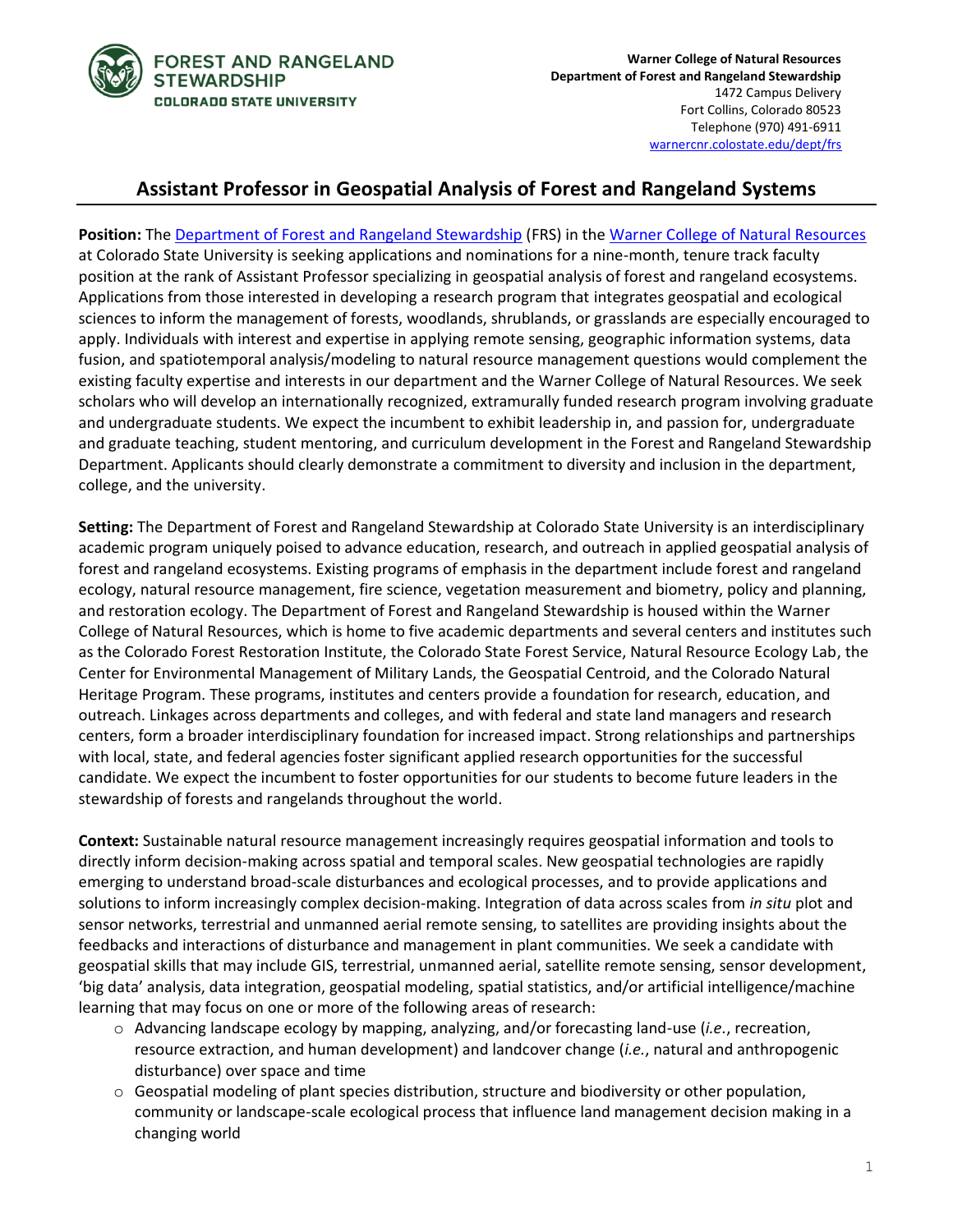- $\circ$  Integrating data across spatial scales to advance the theory and application of spatial ecology in the planning and management of natural resources, at landscape or regional scales
- $\circ$  Use geospatial technologies to evaluate and improve site-specific forest and/or rangeland management (*i.e.*, precision forest and rangeland management) at various spatial scales to address diverse management objectives (*i.e.*, optimal grazing, wildfire mitigation, forest health, carbon sequestration, landscape prioritization).

**Major Duties and Responsibilities:** The successful candidate will be expected to teach, conduct research, and contribute to the outreach and service of the institution and the professions we serve. In research, we expect the incumbent to develop an extramurally funded and innovative research program (50%) focused on developing new understandings of natural resource management through geospatial and *in situ* techniques. We also expect development of collaborative relationships with local, regional, and national clients. Teaching responsibilities (40%) include instruction of two undergraduate geographic information sciences courses that contribute to undergraduate majors in the Department. Teaching will also include a graduate course in the candidate's area of expertise. Service and outreach (10%) are components of the position and includes service to the department, college, university, academic peers, and profession.

## **Qualifications:**

#### **Required:**

- 1. Earned Ph.D. with an emphasis in applied geospatial analysis in forest and rangeland ecosystems, by the time of appointment.
- 2. Demonstrated research expertise in geospatial information science, remote sensing, or geospatial modeling and analysis.

#### **Preferred:**

- 1. Evidence of potential to develop an externally funded research program advancing natural resource science and management through geospatial and *in situ* techniques.
- 2. Demonstrated potential to sustain an excellent publication record.
- 3. Evidence of effective teaching and mentoring of undergraduate or graduate students.
- 4. Ability to successfully engage in outreach to managers, landowners, and other relevant stakeholders.
- 5. Evidence of a commitment to enhancing diversity and inclusion.
- 6. Postdoctoral research experience.

**Salary:** Commensurate with experience and qualifications.

#### **Position available:** August 16, 2022

**Application procedure:** To apply, submit application material (cover letter, CV, statements of research and teaching philosophy, and list of four references) to<https://jobs.colostate.edu/postings/94525> by December 5, 2021, for full consideration. CSU is an EO/EA/AA employer and conducts background checks on all final candidates. The cover letter should explicitly describe the context of the applicant's research interests and expertise and address the preferred qualifications. Reflecting departmental and institutional values, candidates are expected to have the ability to advance the Department's commitment to diversity and inclusion.

After notifying semifinalist candidates, application materials of the semifinalists, including letters of reference, will be made available for review by the entire faculty of the Department of Forest and Rangeland Stewardship. References will not be contacted without prior notification to candidates.